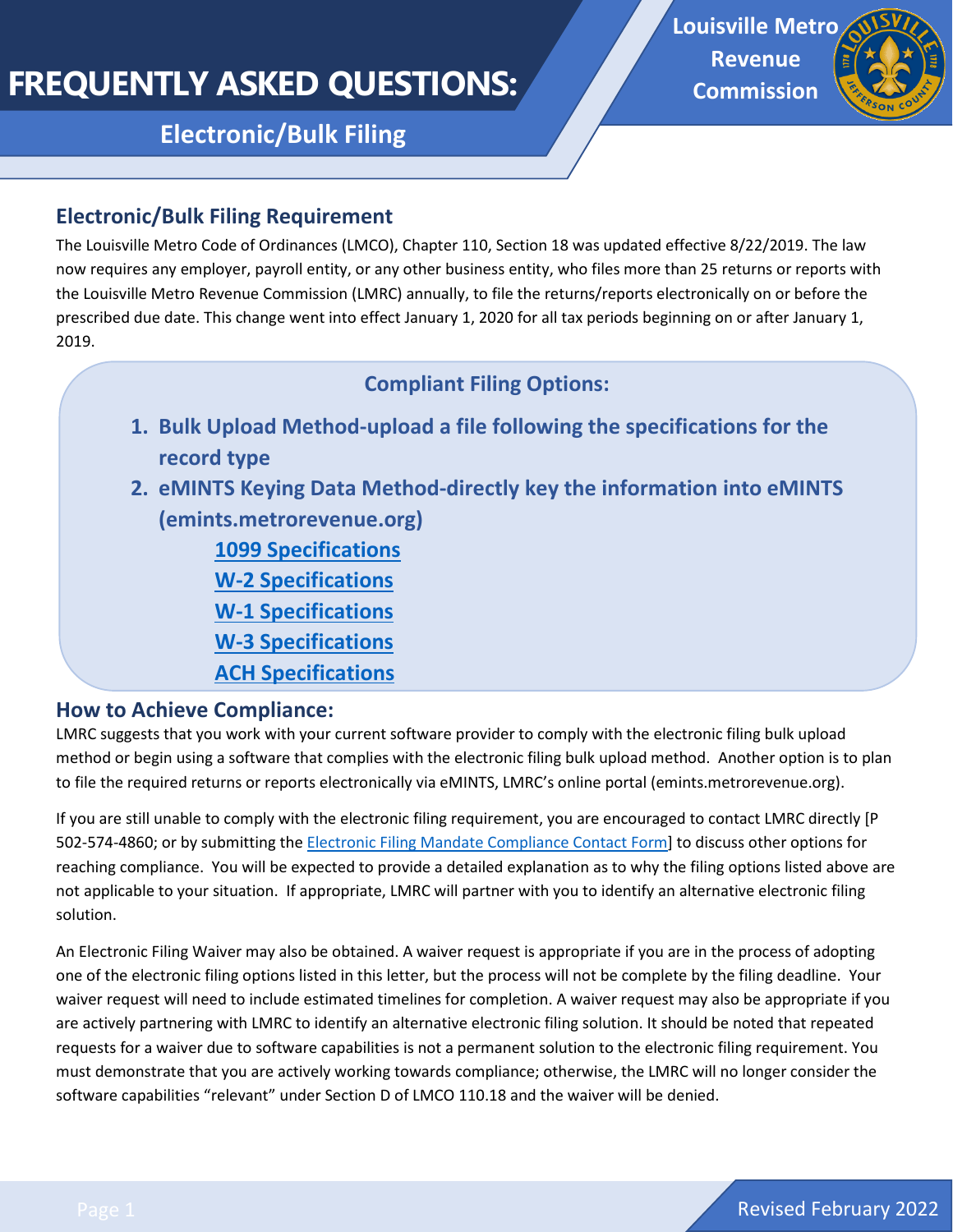**Q. I am not sure how to generate a bulk upload file in accordance with LMRC's specifications. Can the LMRC assist me?** 

**A. LMRC would like to review your current state and assess possible solutions for satisfying the bulk upload requirements. LMRC will contact entities when resources are available to focus on their specific case. LMRC requests that you submit the [Electronic Filing Mandate Compliance Contact Form](https://louisvilleky.wufoo.com/forms/electronic-filing-mandate-compliance-contact-form/) and include all of the requested information that is currently available along with any other relevant information about your data.** 

**Q. Can the LMRC recommend or provide a list of software solutions capable of meeting the bulk upload filing requirements?** 

**A. The LMRC does not recommend software solutions. The source of data received is limited to the owner of the records and does not identify the software used to generate the data.** 

**Q. I believe my records are covered by a waiver approved for my CPA firm or payroll provider. How can I confirm?**

**A. Please provide LMRC the name of your service provider and we will confirm whether or not your records are covered by approved waivers.** 

**Q. Where is the waiver request form available?** 

**A. LMRC requests that you contact us via phone (502-574-4860) or submit the [Electronic Filing Mandate Compliance Contact Form](https://louisvilleky.wufoo.com/forms/electronic-filing-mandate-compliance-contact-form/) to discuss your specific situation and evaluate your needs and our recommended solution(s). Through the process LMRC may recommend you complete the waiver request to allow additional time to develop and implement a solution, at which time the waiver form would be provided to you.** 

**Q. How can I submit a waiver form that is likely to be approved?** 

**A. Please contact LMRC via phone (502-574-4860) or by submitting the [Electronic Filing](https://louisvilleky.wufoo.com/forms/electronic-filing-mandate-compliance-contact-form/)  [Mandate Compliance Contact Form](https://louisvilleky.wufoo.com/forms/electronic-filing-mandate-compliance-contact-form/) to discuss your specific situation. Once the details have been evaluated the LMRC may recommend requesting a waiver for your entity. For a waiver request to be approved, it must include the specific issue preventing compliance, a summary plan for achieving compliance and an expected**